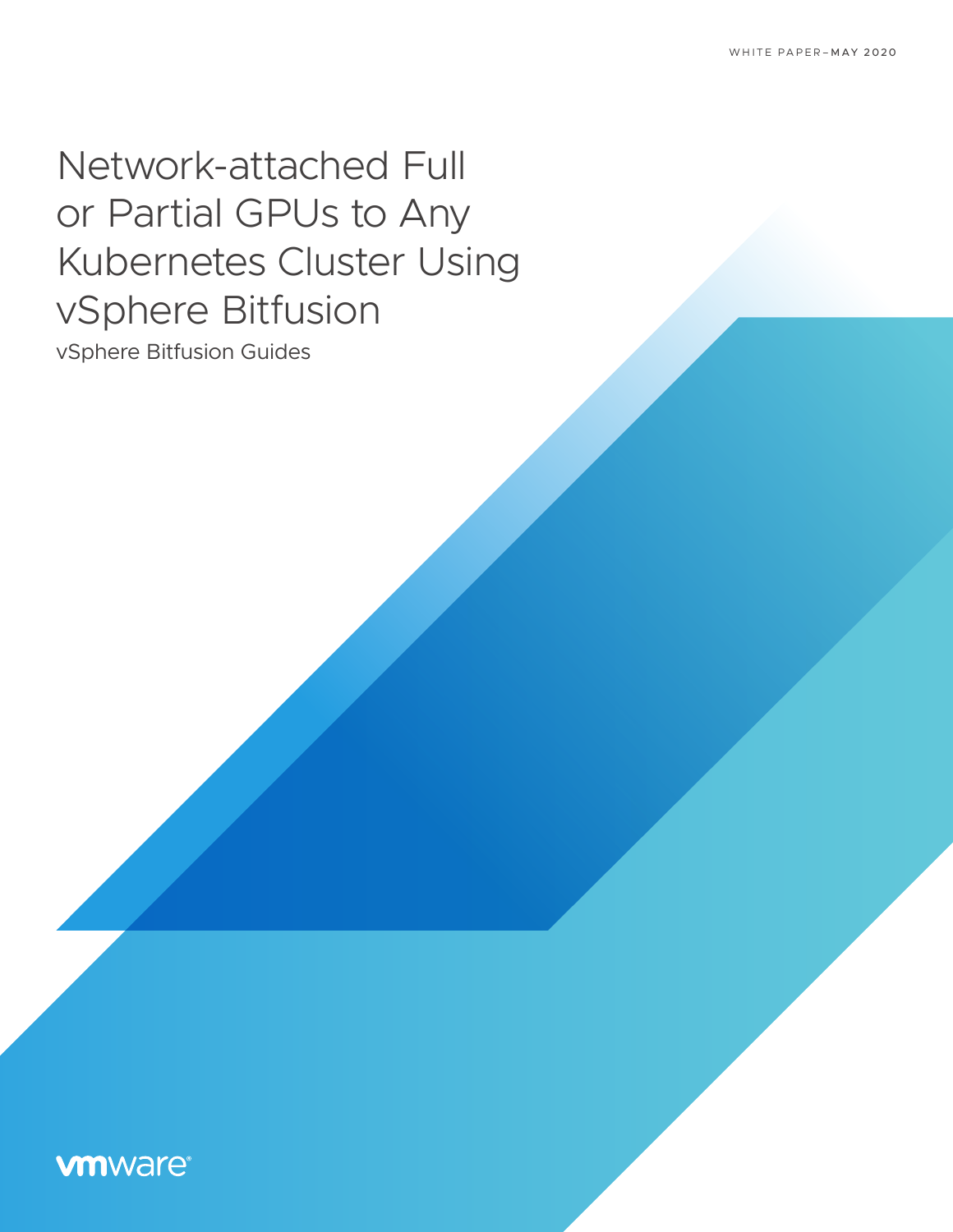#### Table of Contents

| Network-Attached Full or Partial GPUs to Any Kubernetes Cluster Using<br>vSphere Bitfusion                    | 3              |
|---------------------------------------------------------------------------------------------------------------|----------------|
| Figure 1. vSphere Bitfusion Partial GPUs, Remote-attached GPUs,<br>Remote Partial GPUs Kubernetes Environment | 3              |
| Figure 2. Typical Kubernetes Environment                                                                      | 3              |
| Figure 3. Kubernetes Environment with GPU Cluster                                                             | $\overline{4}$ |
| Figure 4. vSphere Bitfusion Integrated into Kubernetes Environment with GPU<br>Cluster                        | $\overline{4}$ |
| Launching Kubernetes Pods with FlexDirect GPUs                                                                | 5              |
| Figure 5. Containers Launched in Kubernetes with Bitfusion                                                    | 7              |
| Figure 6. Flowchart of Enabling Network-Attached GPUs on Kubernetes<br>with Bitfusion                         | 8              |
| Figure 7. Sample Kubernetes Podspec with vSphere Bitfusion GPUs                                               | 8              |
| Conclusion                                                                                                    | 8              |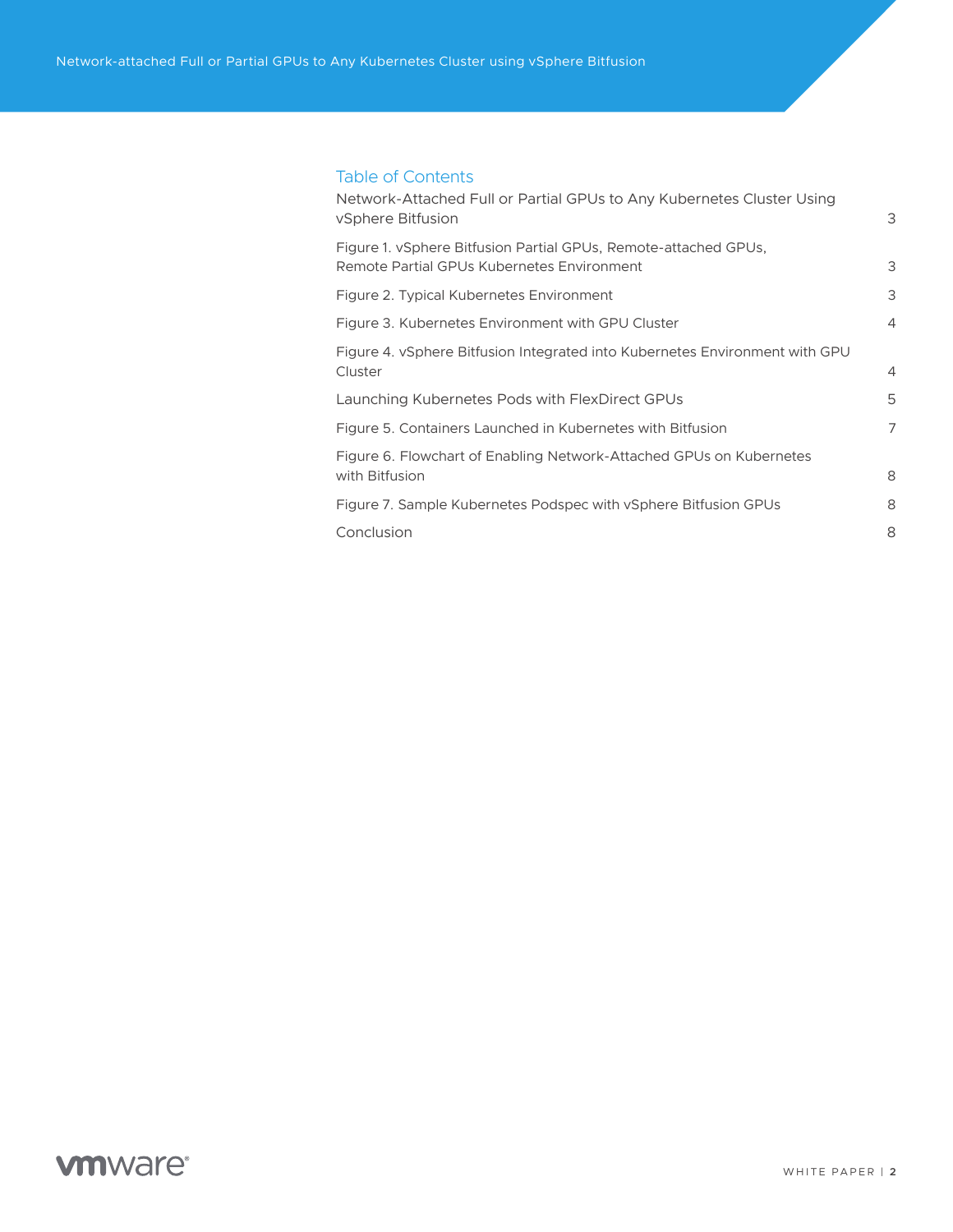### <span id="page-2-0"></span>Network-Attached Full or Partial GPUs to Any Kubernetes Cluster Using vSphere Bitfusion

Kubernetes is an open-source platform for automating deployment, for scaling, and for managing containerized applications.

vSphere Bitfusion is a transparent virtualization layer combining heterogeneous GPUs across multiple vendor GPU systems into a single GPU pool to support slicing, sharing, and pooling of GPUs anywhere. vSphere Bitfusion runs in user space, on the guest operating system, and can be used with any cluster resource scheduler transparently. In the AI space, data scientists no longer need dedicated GPU machines; using vSphere Bitfusion instead, multiple data scientists can share GPUs pooled across the cluster at any granularity. Before continuing, become familiar with vSphere Bitfusion itself with the resources at *[https://www.vmware.com/solutions/business-critical-apps/](https://www.vmware.com/solutions/business-critical-apps/hardwareaccelerators-virtualization.html) [hardwareaccelerators-virtualization.html](https://www.vmware.com/solutions/business-critical-apps/hardwareaccelerators-virtualization.html)*.

Figure 1. vSphere Bitfusion Partial GPUs, Remote Attach GPUs, Remote Partial GPUs



The following sections provide the flow of setting elastic fractional network-attached GPUs within Kubernetes using vSphere Bitfusion.

#### Kubernetes Environment

Figure 2 is an overview of a typical Kubernetes environment. Usually Kubernetes environments have a control plane and a data plane.

#### Figure 2. Typical Kubernetes

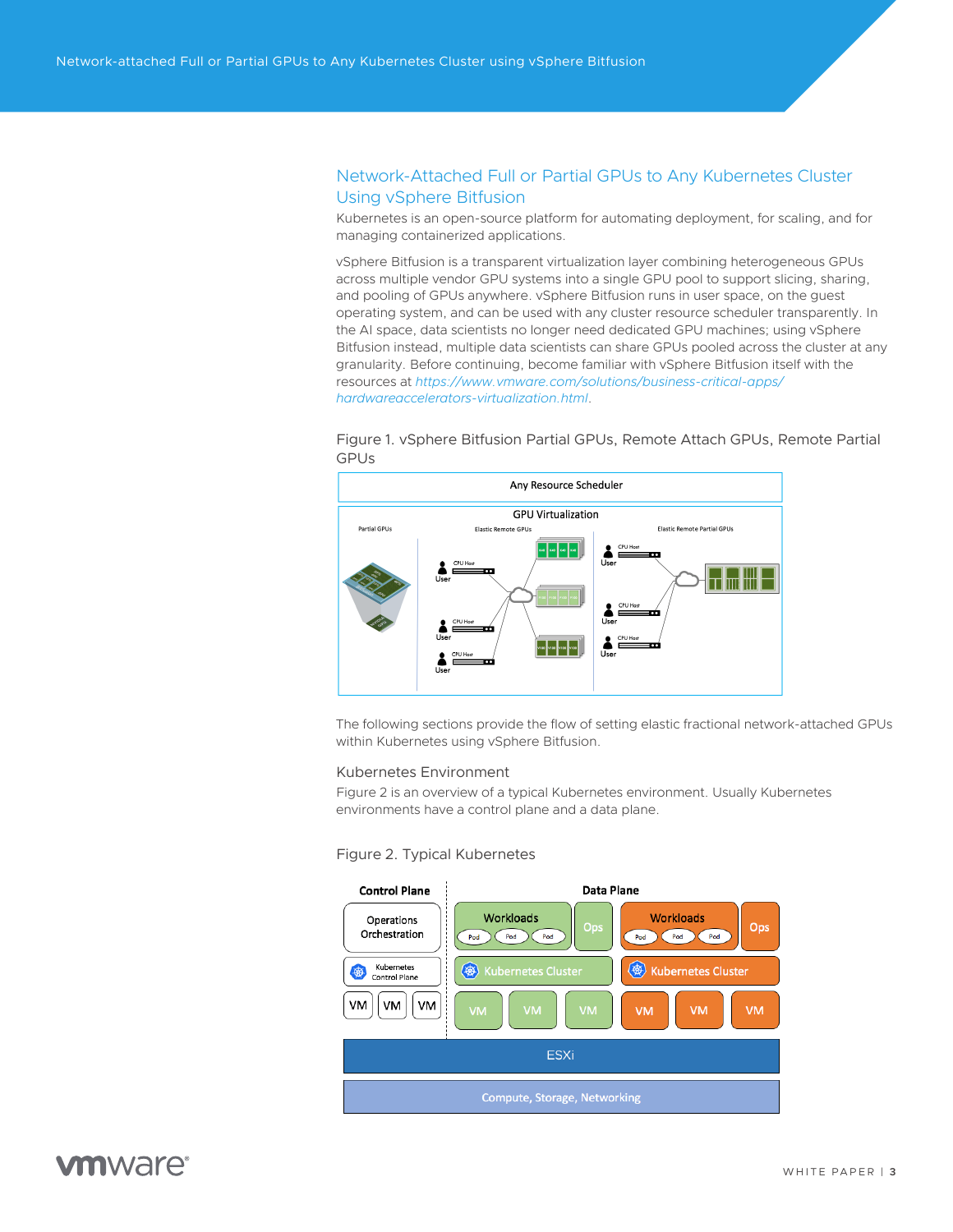<span id="page-3-0"></span>When GPUs are brought to your environment, vSphere Bitfusion GPU servers connect directly to the network, separately from the Kubernetes cluster, as shown in Figure 3, simplifying integration with vSphere Bitfusion.



Figure 3. Kubernetes Environment with GPU Cluster

You can integrate vSphere Bitfusion within your Kubernetes environment without any changes to Kubernetes. When integrating with vSphere Bitfusion, Kubernetes does not need to be aware of the GPU cluster (or clusters). vSphere Bitfusion will be the entity that ties the Kubernetes cluster to the GPU clusters.

The following assumes that you have already installed Kubernetes on your CPU cluster. There are a lot of solutions for installing and managing Kubernetes, such as VMware's PKS (also Kubespray, Kubeadm, Kops on AWS, Rancher Kubernetes Engine, etc.). Refer to <https://kubernetes.io/docs/setup/> for instructions to install and set up Kubernetes either on-premises or in the cloud.

Note that when using vSphere Bitfusion GPU allocation, you do not need to use any other GPU scheduling/allocation within Kubernetes. In other words, just install and set up Kubernetes as if it is being set up for CPU nodes. The GPUs (from multiple clusters) will be managed as a separate pool via vSphere Bitfusion. Figure 4 shows what the environment looks like after vSphere Bitfusion is installed. The control plane of Kubernetes doesn't need to be vSphere Bitfusion-aware (no need for new configuration on integration of Kubernetes).



Figure 4. vSphere Bitfusion Integrated into Kubernetes Environment with GPU Cluster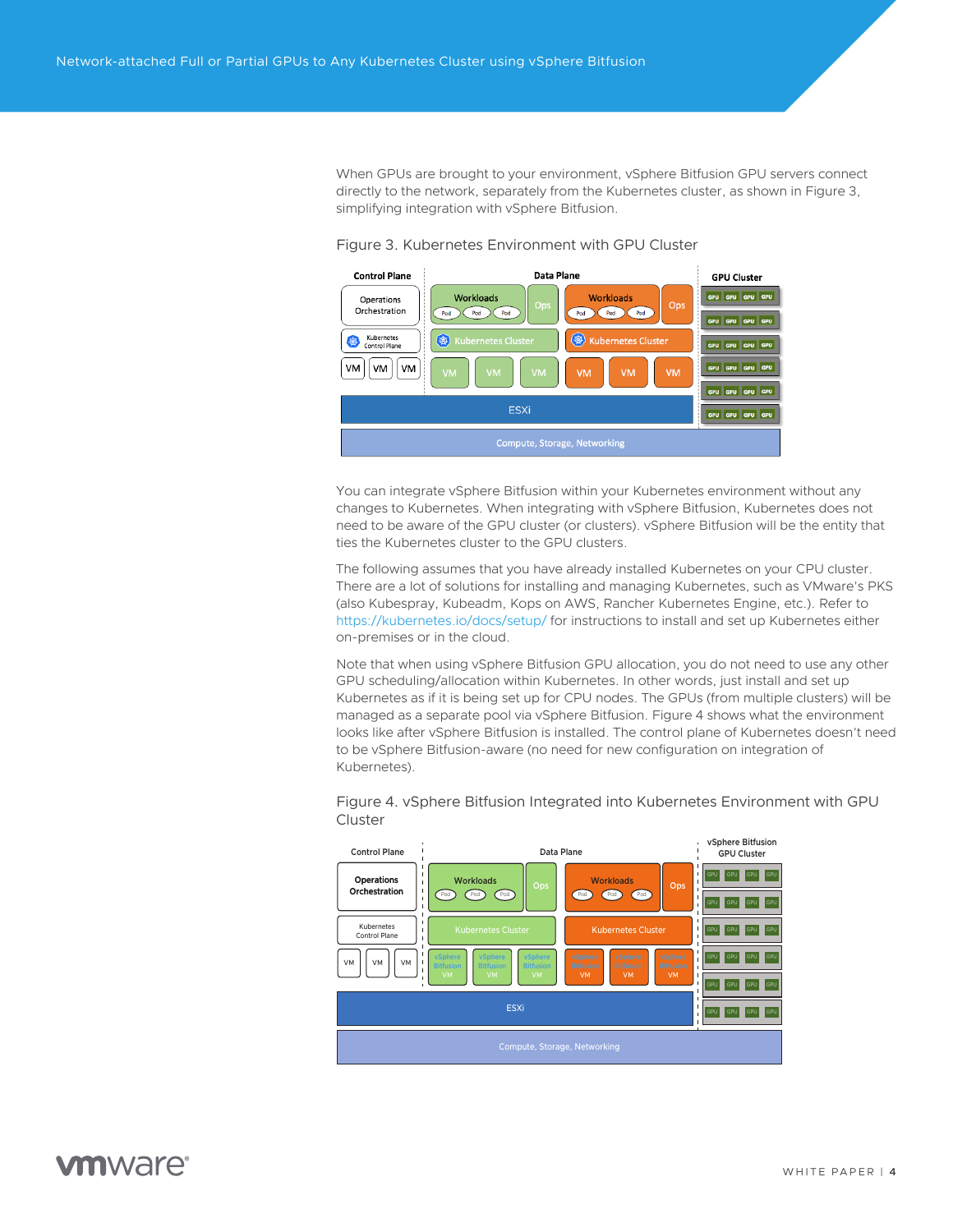#### <span id="page-4-0"></span>Launching Kubernetes Pods with Bitfusion GPUs

The following outlines the steps for dynamically attaching GPUs to a Kubernetes job at runtime, much like storage, using vSphere Bitfusion; this doesn't require any major modifications to Kubernetes. Note that for your specific Kubernetes environment, there may be some modifications to the steps outlined below, but at a generic level, the principles will apply.

1. Deployment of vSphere Bitfusion GPU Servers

vSphere Bitfusion servers are VMware appliances shipped as OVAs. Obtain the OVA and deploy it as a VM on each GPU host, passing the GPUs with DirectPath I/O. An installation guide is delivered with the OVA.

2. Run the "Enable vSphere Bitfusion" action, from vCenter, on client machines

The vSphere Bitfusion installation guides will also describe how to set up client machines to run vSphere Bitfusion software.

3. Create vSphere Bitfusion base images for all containers that will run apps using GPUs

The vSphere Bitfusion user guides include instructions on using vSphere Bitfusion in Docker containers. Briefly, in addition to installing the application and dependencies, install two other packages: a vSphere Bitfusion client package and open-vm-tools.

4. Running a Job with vSphere Bitfusion Health Check

To test your system at this stage, run a vSphere Bitfusion health check as a Kubernetes job. This will run the health check across all GPU servers and on the local CPU host (where Kubernetes jobs are scheduled). Here is a sample Kubernetes podspec which can be kicked off as a Kubernetes job to do the same.

|              | containers:      |  |  |  |
|--------------|------------------|--|--|--|
| - name: test |                  |  |  |  |
|              | args:            |  |  |  |
|              | - /bin/bash      |  |  |  |
|              | $- -c$           |  |  |  |
|              | $ \vert$         |  |  |  |
|              | bitfusion health |  |  |  |
|              |                  |  |  |  |

Once the health check job is completed, you will see the health check log to looks something like below.

#### Health report for server: 172.16.31.206:56001 ========================================

#### Software Versions checks: =======================

| [PASS               | Check library dependency                                            |
|---------------------|---------------------------------------------------------------------|
| <b>[PASS</b>        | Check CUDA version >= 9000: Current version: 10020                  |
| <b><i>IPASS</i></b> | Check GPU driver version $>= 440.33$ : Current version: $440.64.00$ |
|                     |                                                                     |
|                     | System Resources checks:                                            |
| <b><i>IPASS</i></b> | Check bitfusion install                                             |
| <b>[PASS</b>        | Check external connectivity to Bitfusion license server             |
| <b>[PASS</b>        | Check shadow memory 96679MB and total qpu mem 65020MB               |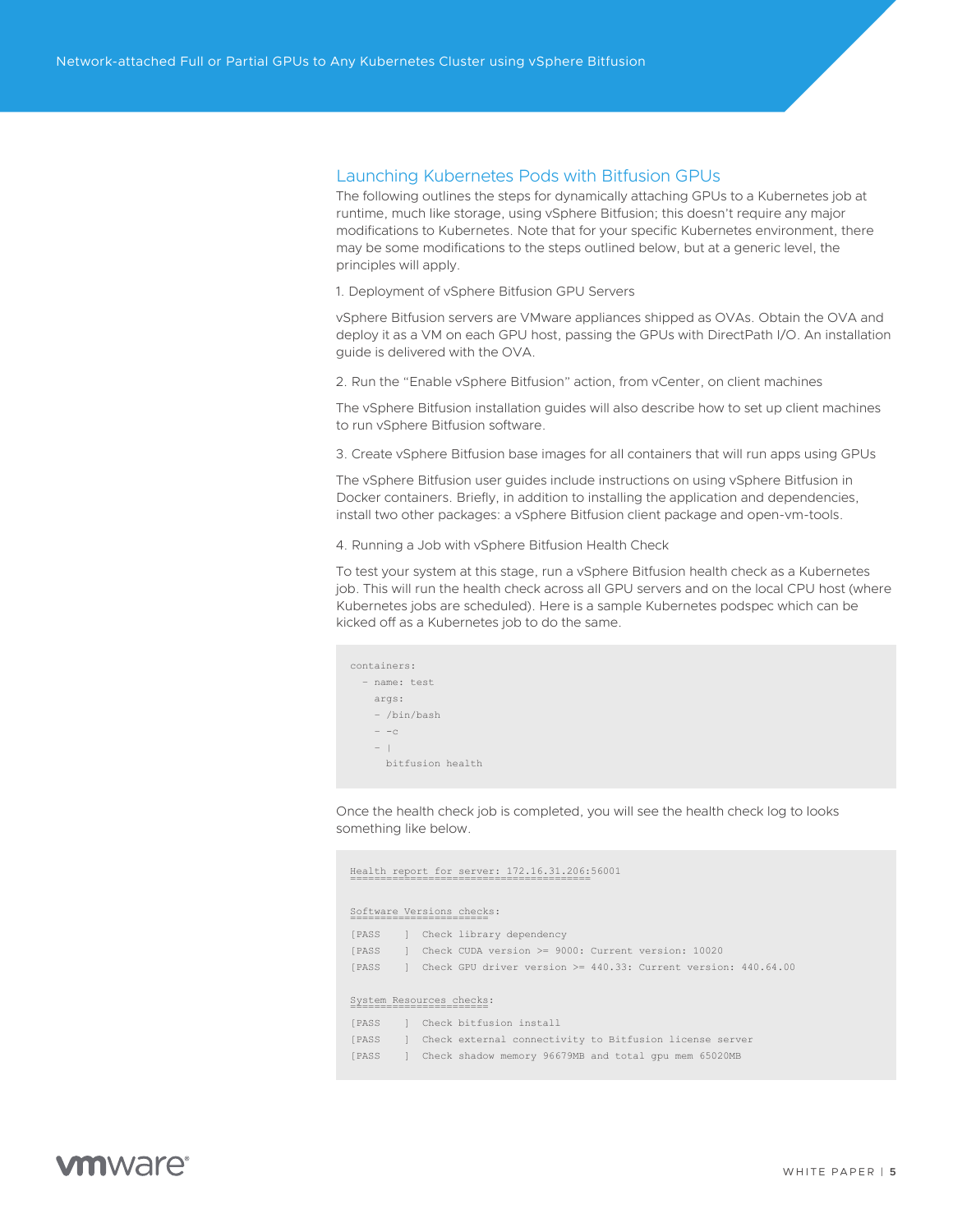#### Performance checks: =======================

[PASS ] Check Interface/Subnet Compatibility: network interfaces and subnets configured correctly [PASS ] Check PCIe Width:: GPUs are all set to use their maximum PCIe lane capacity

[PASS ] Check stream memory ops support [PASS ] Check host pointer on device support

[PASS ] Check ulimit -n >= 4096: 4096 [PASS ] Check MTU Size: hi-speed interfaces MTU >= 4K

#### Stability checks: =======================

| <b>[PASS</b> | Check PCIe P2P support: PCIe p2p supported                                                                                   |
|--------------|------------------------------------------------------------------------------------------------------------------------------|
| <b>[PASS</b> | Check GPU API mismatch                                                                                                       |
| <b>[PASS</b> | Check GPU Xid errors                                                                                                         |
| <b>[PASS</b> | Check temperature $\leq 100.00$ : current temp: 32.00                                                                        |
| <b>[PASS</b> | Check GPU ECC errors                                                                                                         |
| <b>[PASS</b> | Check compute mode                                                                                                           |
|              | Check Network Errors/Drops: drops reported in file: /sys/class/net/ens160/<br>[MARGINAL] Check Netw<br>statistics/rx dropped |

#### Consistency checks: =======================

PASS: 17 INFO: 0 SKIPPED: 0 MARGINAL: 2 FATAL: 0

Health report for localhost ========================================

#### Software Versions checks: =======================

[PASS ] Check library dependency [MARGINAL] Unable to parse the version of the CUDA toolkit that cuDNN was compiled for

#### System Resources checks: =======================

[PASS ] Check bitfusion install [PASS ] Check external connectivity to Bitfusion license server

#### Performance checks: =======================

[PASS ] Check Interface/Subnet Compatibility: network interfaces and subnets configured correctly [MARGINAL] Check MTU Size: 10000Mbps interface ens192 has low MTU: 1500 < 4K [SKIPPED ] Cannot perform PCIe diagnosis without root access. Run the binary with sudo to get diagnosis

Stability checks: ======================= [PASS ] Check Network Errors/Drops: found no errors or packet drops [PASS ] Check PCIe P2P support: PCIe p2p supported

Consistency checks: =======================

PASS: 6 INFO: 0 SKIPPED: 1 MARGINAL: 2 FATAL: 0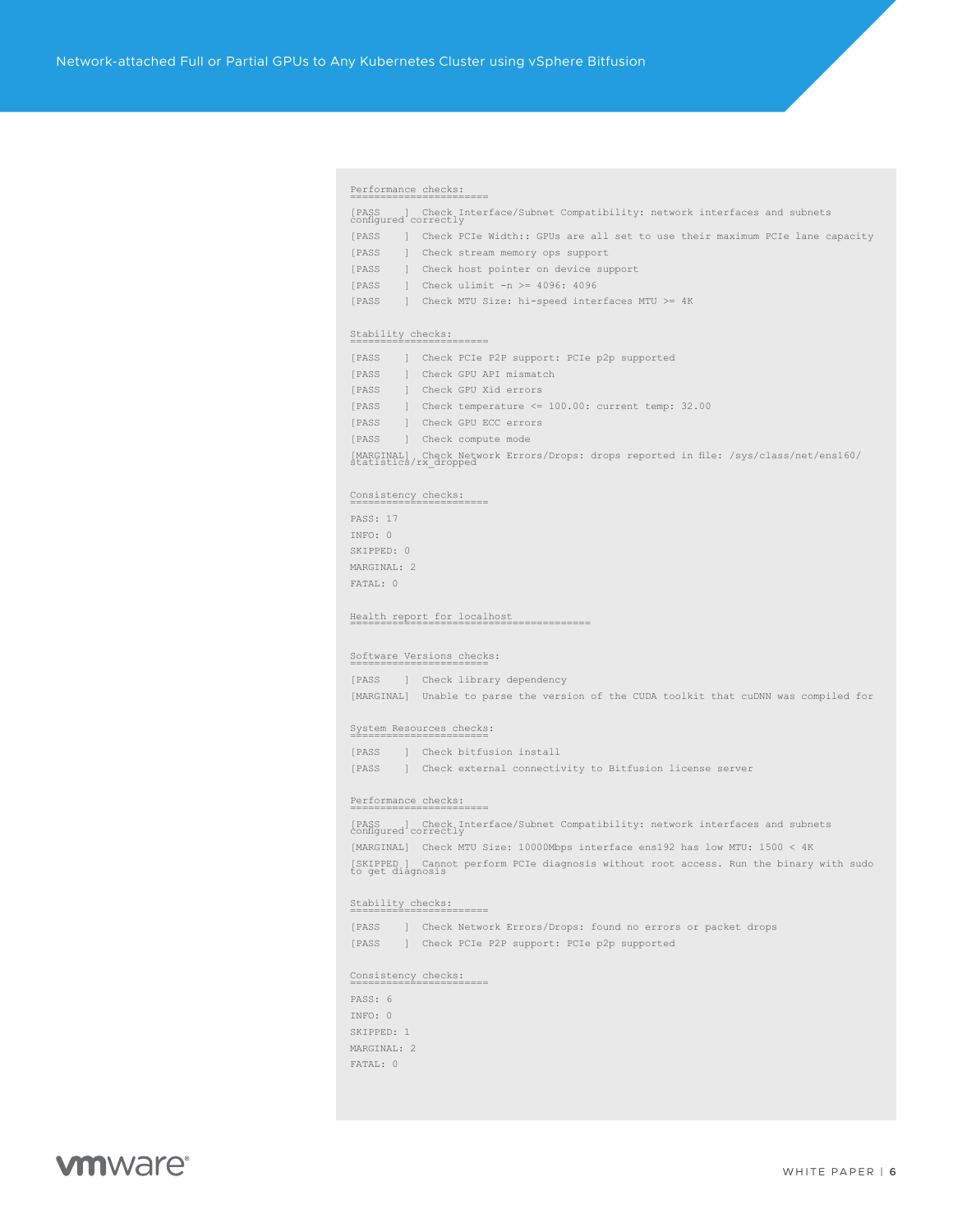<span id="page-6-0"></span>The health check will run checks on the cluster nodes appropriate to their hardware (e.g., GPUs) or to their configuration (e.g., RoCE), so your output may differ from that shown above.

vSphere Bitfusion health checks try to find settings or problems that will limit or prevent the high-bandwidth, low-latency communication needed for the best performance. The results should be self-explanatory. Checks will be performed on the client and on all configured GPU servers.

5. Running with Network-attached vSphere Bitfusion GPUs

For every job that needs a GPU, prepend the command (under the container's args) with

bitfusion run -n [-p | -m ] --

(as shown below) to dynamically attach full or fractional GPUs to the job as needed at runtime. Note that the container can also consume locally available GPUs directly (if you've configured the system for this) as you would without vSphere Bitfusion, simply by not specifying



Figure 5 is the logical structure of what the containers launched in Kubernetes with vSphere Bitfusion GPUs look like; Figure 6 summarizes the above steps in a flowchart.



Figure 5. Containers Launched in Kubernetes with Bitfusion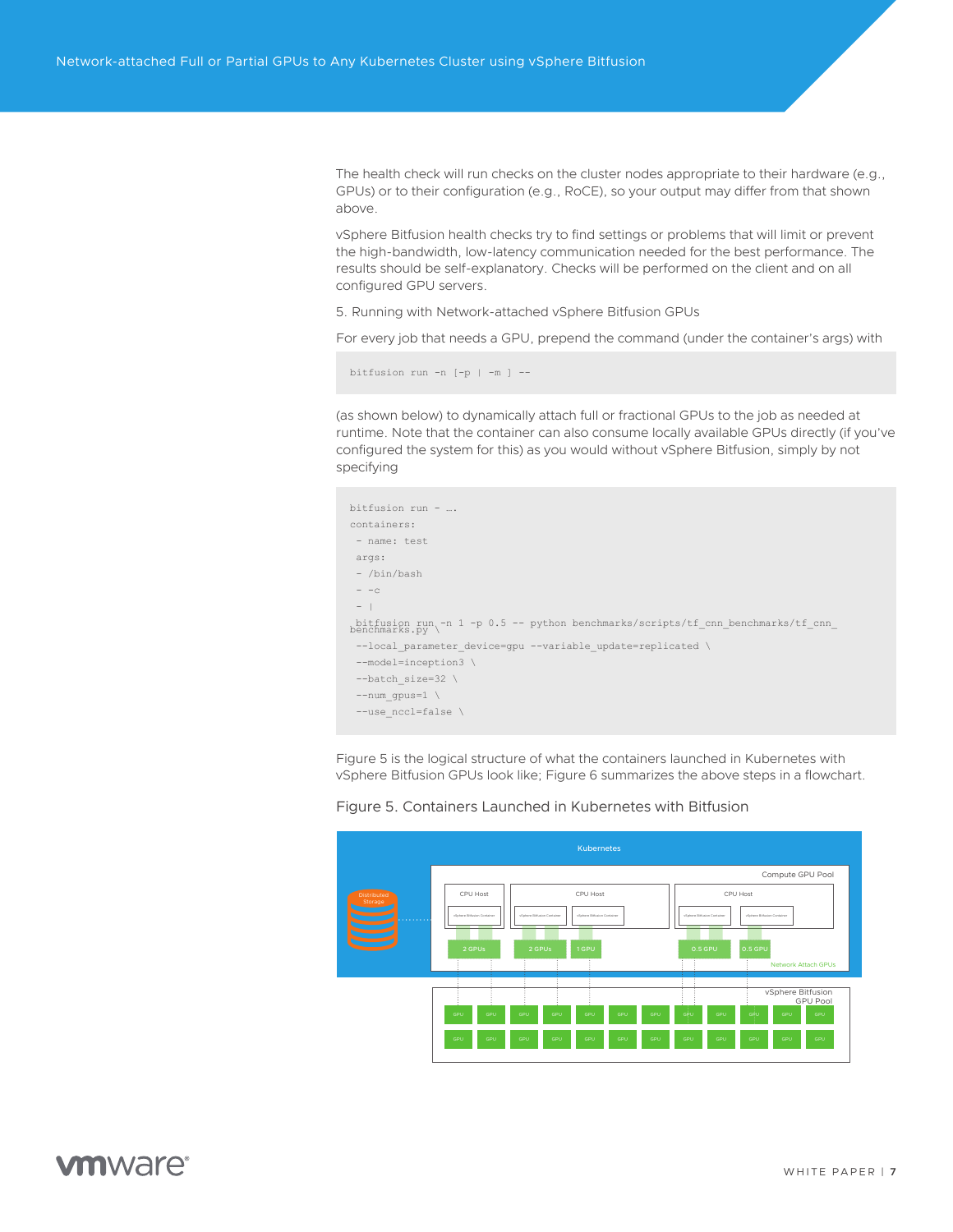<span id="page-7-0"></span>Figure 6. Flowchart of Enabling Network-Attached GPUs on Kubernetes with vSphere Bitfusion

| Deployment of vSphere Bitfusion GPU Servers                                   |
|-------------------------------------------------------------------------------|
|                                                                               |
| Run the "Enable Bitfusion" action, from vCenter, on client machines           |
|                                                                               |
| Create Bitfusion base images for all containers that will run apps using GPUs |
|                                                                               |
| Running a Job with Bitfusion Health Check                                     |
|                                                                               |
| Running a Job with Network-Attached Bitfusion GPUs                            |
|                                                                               |

Figure 7 shows a sample client job podspec in Kubernetes to spin up a job to run a tf\_cnn benchmark with 0.5 GPUs using vSphere Bitfusion. Any of the vSphere Bitfusion run command options can be prepended with the actual application commands (in this case the command is python benchmarks/scrips/tf\_cnn\_benchmarks/tf\_cnn\_benchmarks.py …)

Figure 7. Sample Kubernetes Podspec with vSphere Bitfusion GPUs



#### Conclusion

vSphere Bitfusion makes it possible to disaggregate GPUs from CPU instances and to request them in any granularity only when needed. This leads to much more flexible cluster designs, better utilization, and an overall lower cost of ownership. vSphere Bitfusion can be leveraged to elastically attach full or partial GPUs over the network at application run time to any Kubernetes cluster.

vSphere Bitfusion has many more advanced features for managing and allocating virtual GPUs, and this brief guide serves only as an introduction. For some of the more advanced features, see the technical documentation at *[https://www-review.vmware.com/solutions/](https://www-review.vmware.com/solutions/business-critical-apps/hardwareaccelerators-virtualization.html) [business-critical-apps/hardwareaccelerators-virtualization.html](https://www-review.vmware.com/solutions/business-critical-apps/hardwareaccelerators-virtualization.html)*.